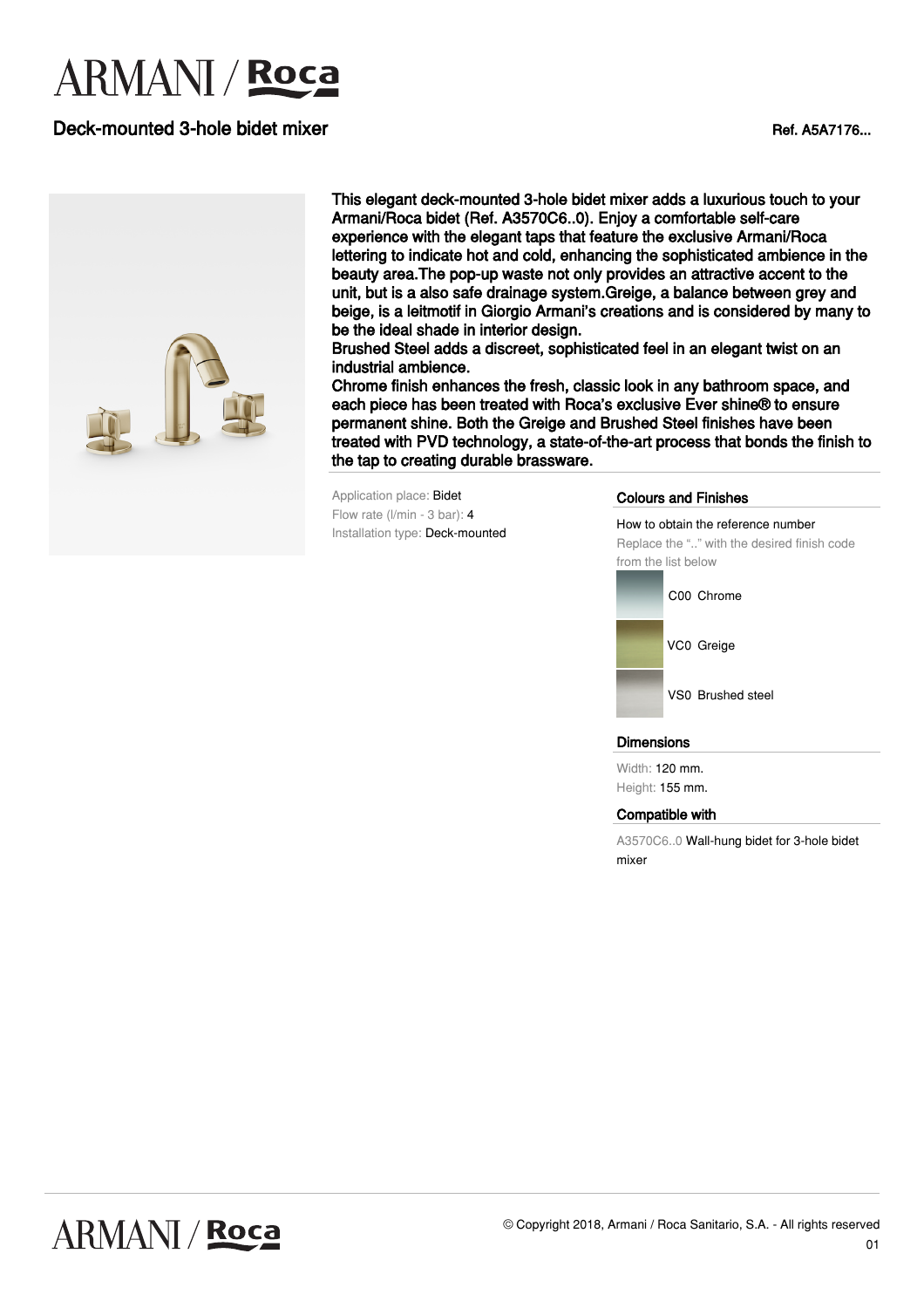

## Deck-mounted 3-hole bidet mixer Ref. Assets and the Ref. Assets and Ref. Assets and Ref. Assets and Ref. Assets and Ref. Assets and Ref. Assets and Ref. Assets and Ref. Assets and Ref. Assets and Ref. Assets and Ref. Asset

### Technical drawings

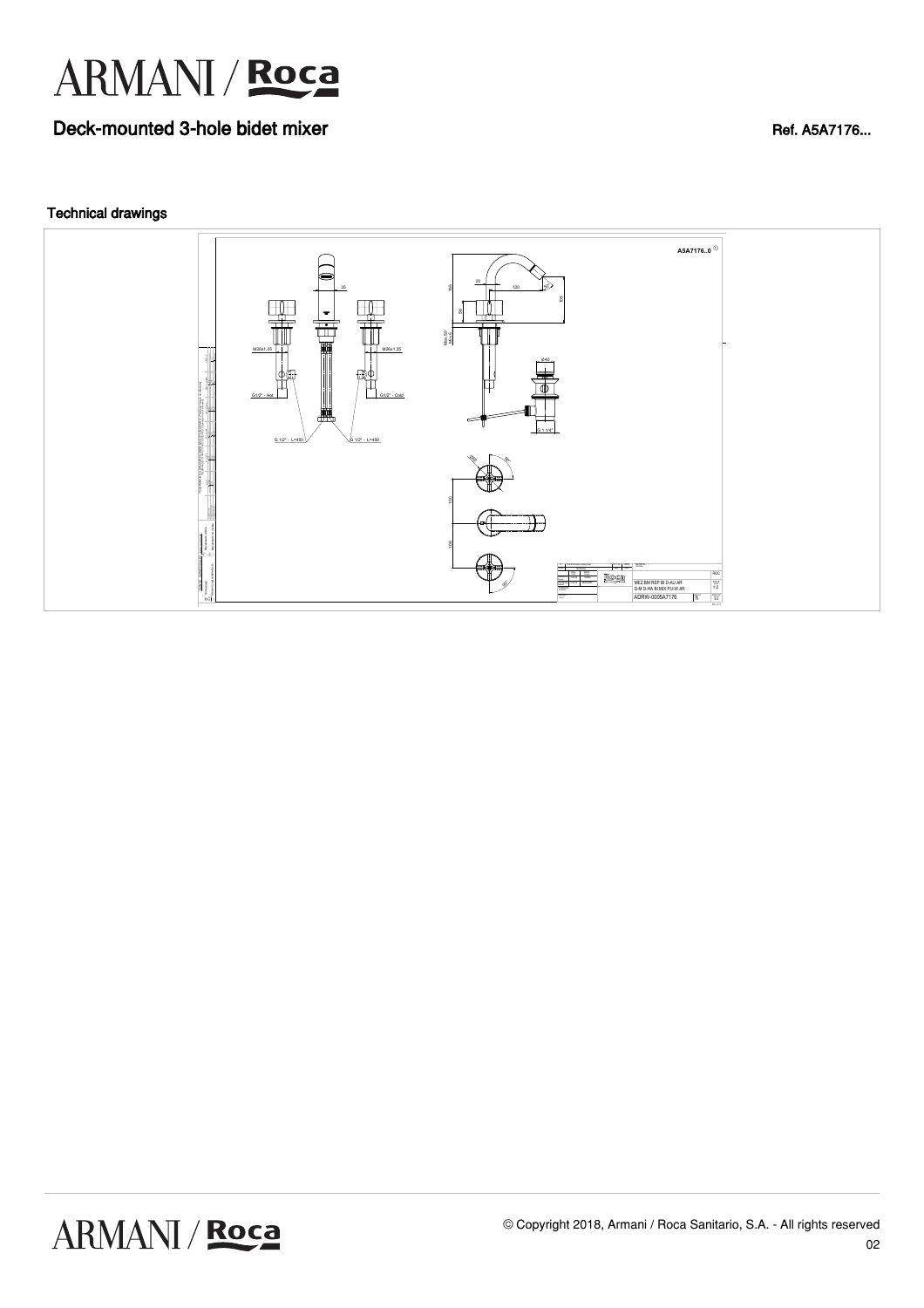

## Deck-mounted 3-hole bidet mixer Ref. Assets and the Ref. Assets and Ref. Assets and Ref. Assets and Ref. Assets a media of  $R$